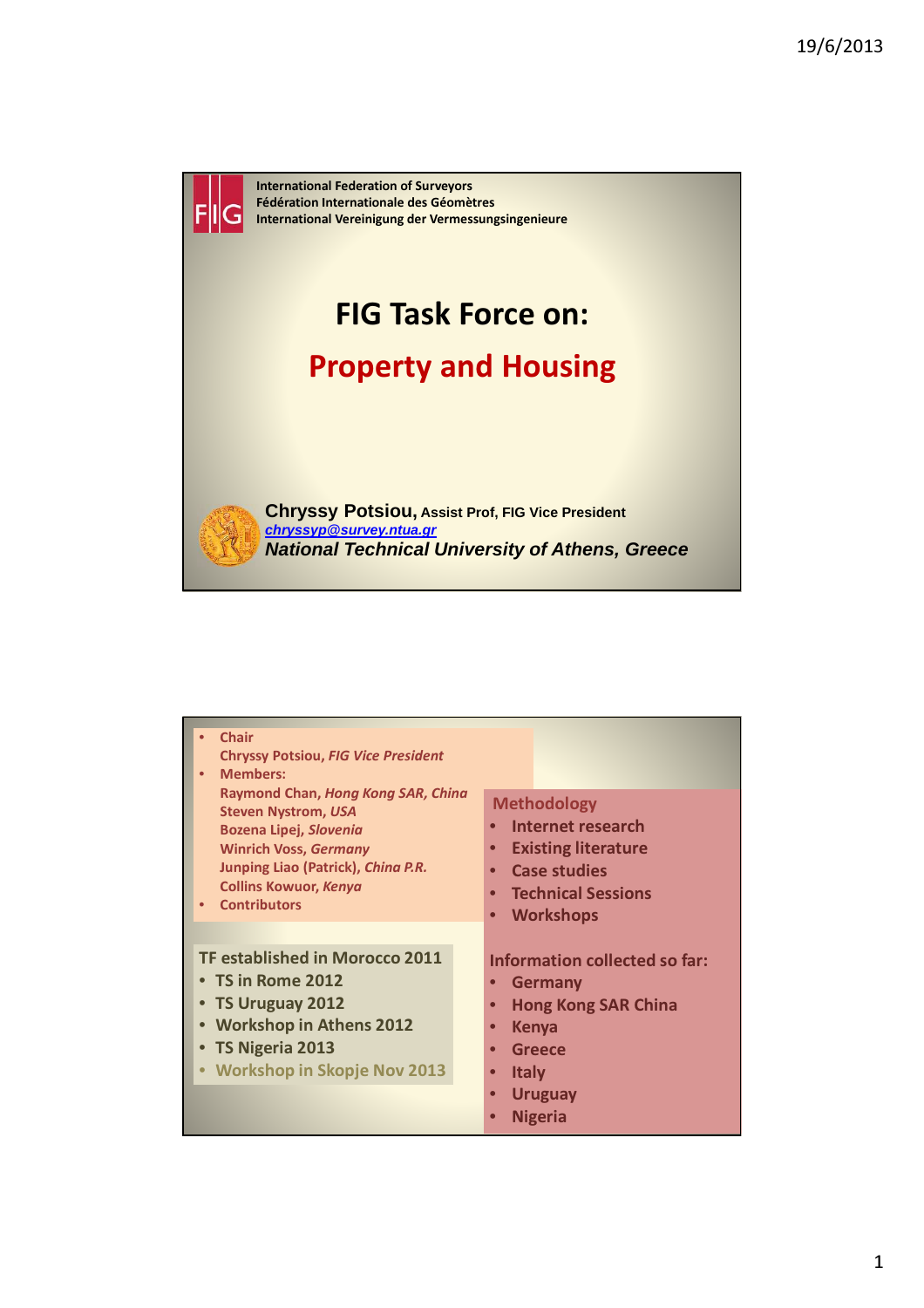

### background

characterized by certain fundamental factors affecting the housing sector:

- recession, unemployment, difficulty of finding jobs,
- significant decrease in access to financing, tougher lending standards: no more liar loans, bigger down payments, closer look at incomes
- tougher appraisal standards,
- growing affordability problems even for those who do have a job due to wage and benefit cuts,
- rising taxes,
- overleveraged consumers,
- a change in consumer attitudes regarding housing as an investment.
- a new frugality in consumer attitudes towards debt in general.
- corruption and confusion in land and housing regulatory framework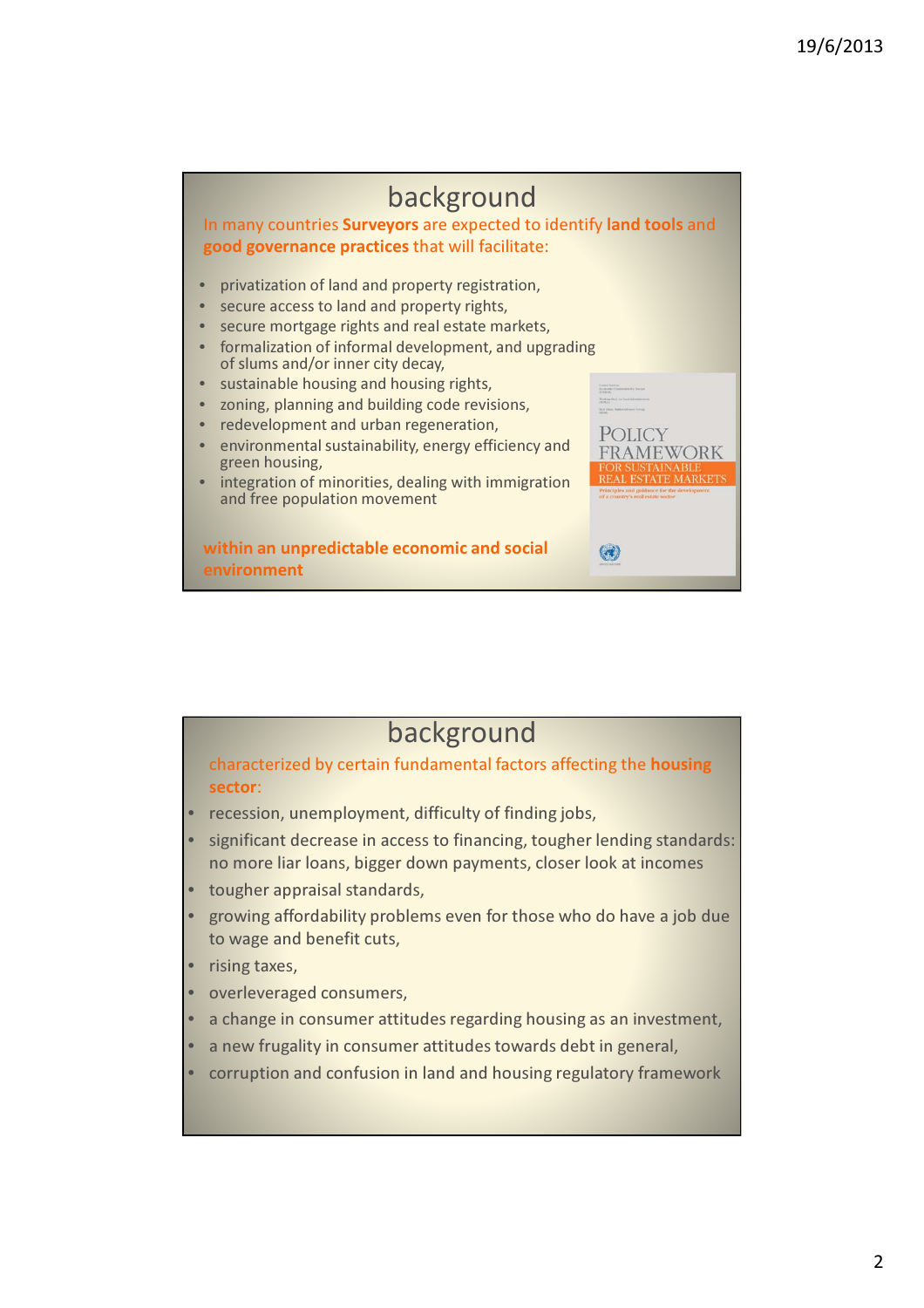## **Objectives**

The FIG Task Force investigates challenges and major threats and tries to identify a new role for the land surveyor.

It develops awareness, vision and key strategies as well as investigates tools and techniques around:

- institutional development, legislation,
- improvement of coordination of various stakeholders; adoption of effective policies,
- land tool development for affordable housing,
- **Examples of good practice**



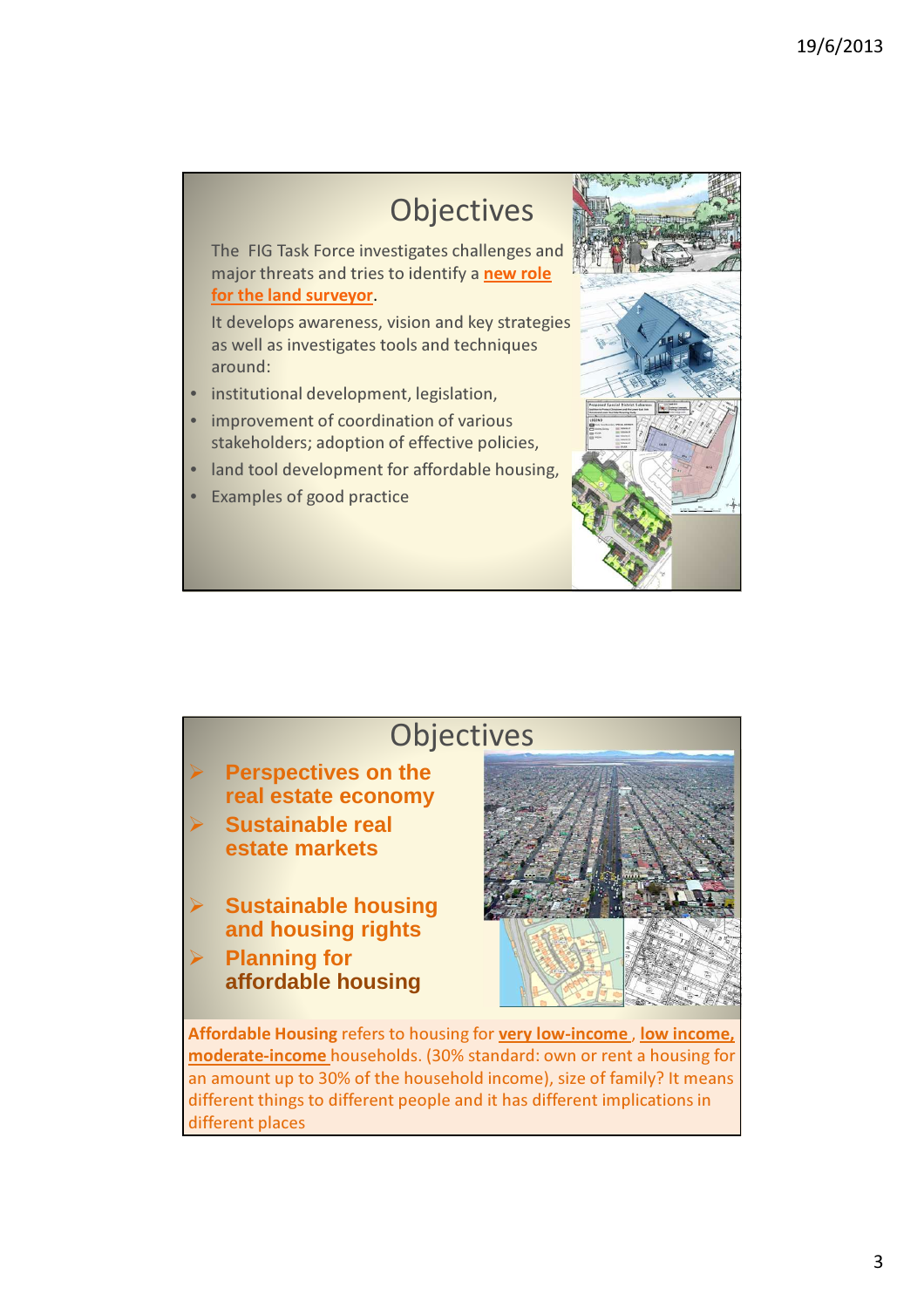### Affordable housing: encompasses a wide spectrum of housing types, prices and occupants

- Rental housing
- For-sale housing
- Government-subsidized housing
- Public housing ?

#### Public Policies usually speak of affordability as:

- Low-income rental housing : Subsidies either for production or for occupants (object grant/subject grant) or both to make it affordable to low- (50- 80%) and very-low-income (50% of median income) households
- Affordable ownership housing: market-rate unsubsidized housing for moderate-income (80- 95%) households, first-time buyers, and subsidized ownership housing for low- and moderate-income buyers



### Funding mechanisms

Financial aid can be granted as:

- extra payment (without refunding) or
- it can be granted as credits, e. g. loans with low interest or loans with public securities.

Supply of dwellings:

- New apartments
- the modernization of housing stock
- offering state-owned land for affordable housing to reduced prices; the investors are obliged to reflect the reduced land price in reduced rents for target group households

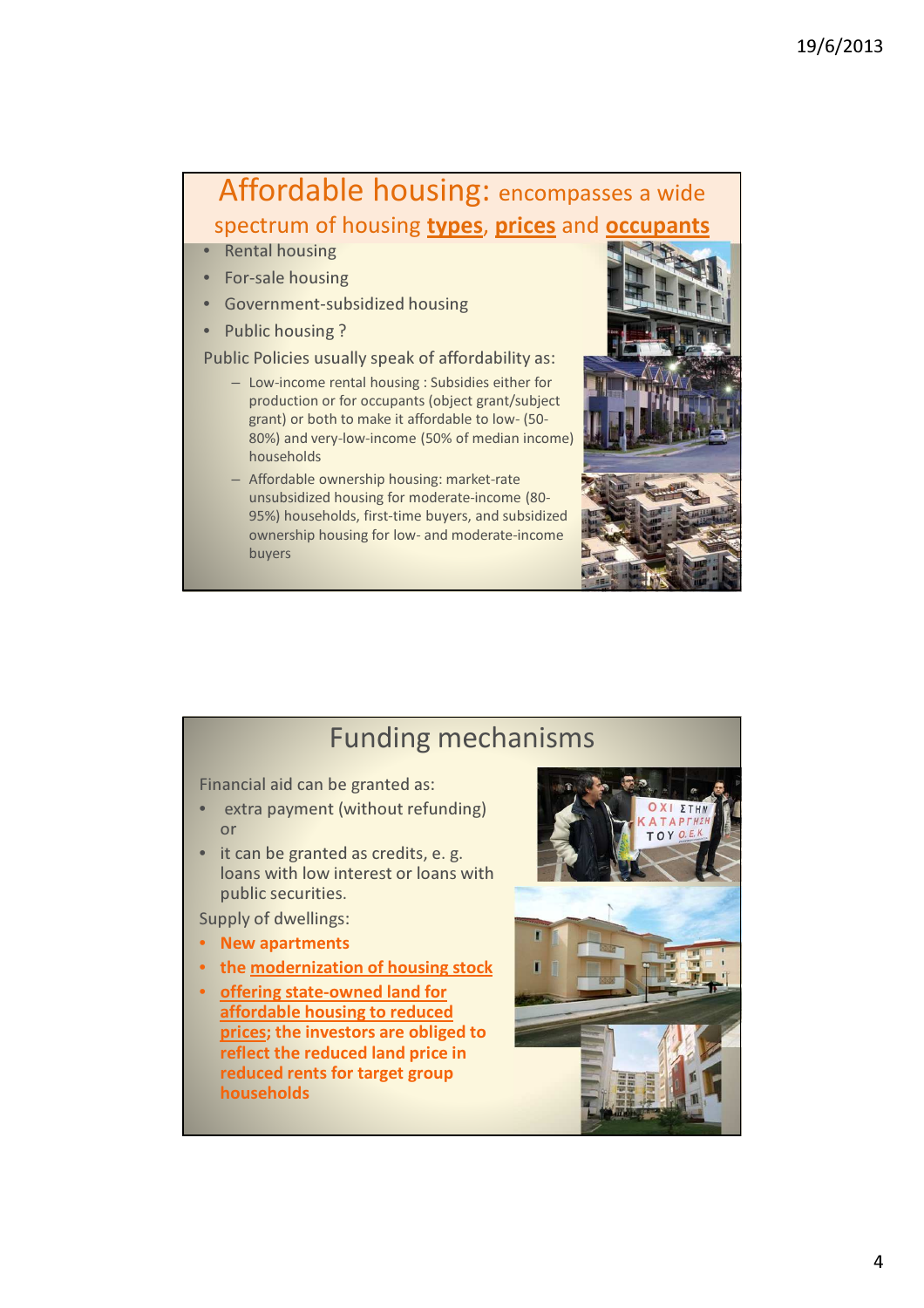#### Report

Joint FIG Task Force on Property & Housing & FIG Com3 /UN ECE WPLA Workshop on Informal development, property & housing 10-14 Dec 2012, Athens

107 participants from 28 countries & WB, UNECE 73 papers in total (67 presented), 16 sessions 48 papers on Property and Housing: 16 on informal development 15 on housing & property markets  $100$ (17 about Greece)

### Joint FIG / UNECE WPLA publication

Purpose: update the 2009 research on "Self-made cities" (UNECE publication)

- progress of legalization and integration of ID in UNECE;
- procedures and policies; examples of good practice;
- pro-poor the solutions; remaining obstacles;
- new weaknesses;
- tools in order to eliminate the phenomenon in future: protection of environmentally sensitive areas adoption of pro-growth planning

planning for affordable housing and social inclusion



5